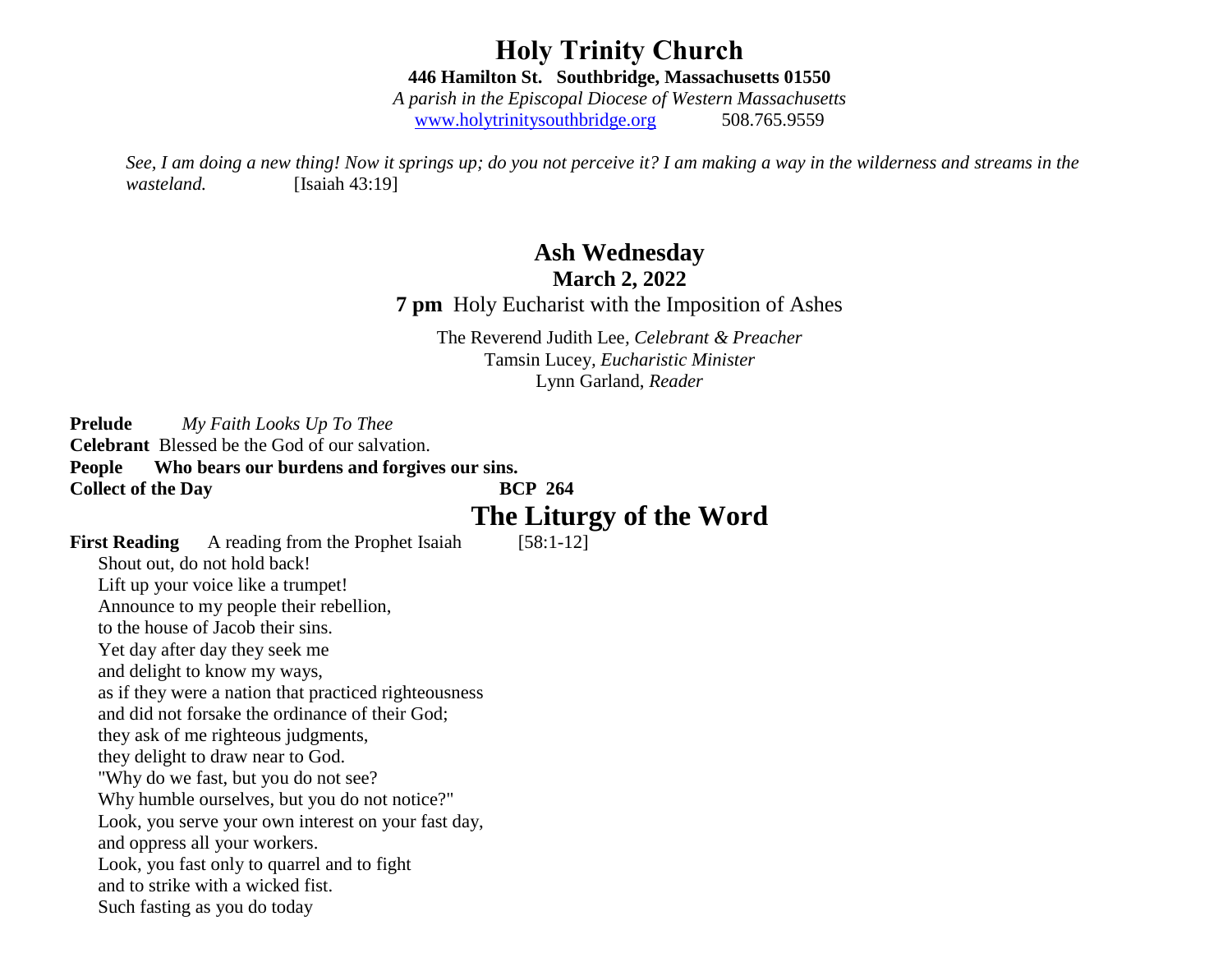will not make your voice heard on high. Is such the fast that I choose, a day to humble oneself? Is it to bow down the head like a bulrush, and to lie in sackcloth and ashes? Will you call this a fast, a day acceptable to the LORD? Is not this the fast that I choose: to loose the bonds of injustice, to undo the thongs of the yoke, to let the oppressed go free, and to break every yoke? Is it not to share your bread with the hungry, and bring the homeless poor into your house; when you see the naked, to cover them, and not to hide yourself from your own kin? Then your light shall break forth like the dawn, and your healing shall spring up quickly; your vindicator shall go before you, the glory of the LORD shall be your rear guard. Then you shall call, and the LORD will answer; you shall cry for help, and he will say, Here I am. If you remove the yoke from among you, the pointing of the finger, the speaking of evil, if you offer your food to the hungry and satisfy the needs of the afflicted, then your light shall rise in the darkness and your gloom be like the noonday. The LORD will guide you continually, and satisfy your needs in parched places, and make your bones strong; and you shall be like a watered garden, like a spring of water, whose waters never fail. Your ancient ruins shall be rebuilt; you shall raise up the foundations of many generations; you shall be called the repairer of the breach, the restorer of streets to live in. Reader The Word of the Lord **People Thanks be to God**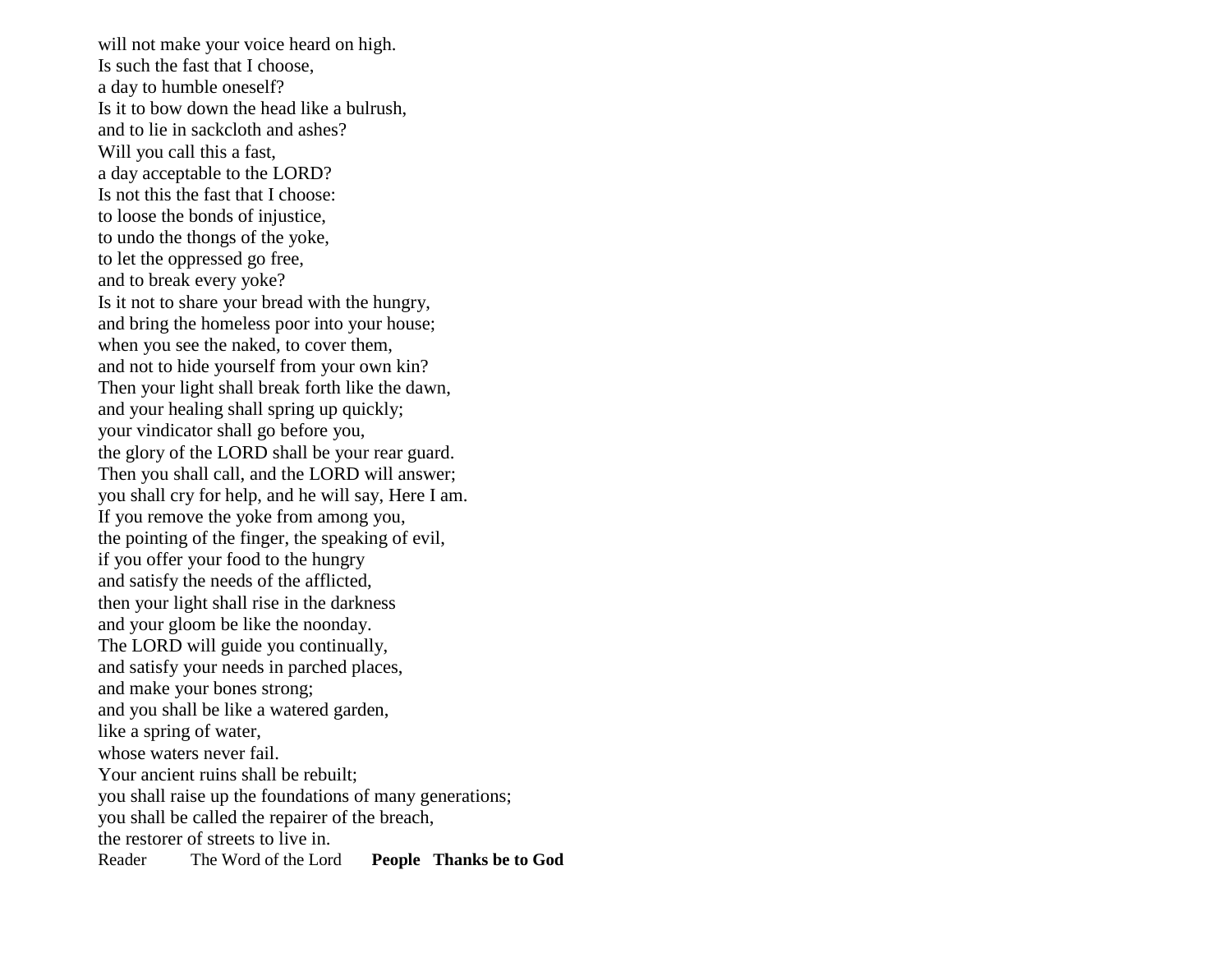**Psalm 103** *(said in unison)* **BCP, 733-34 Bless the Lord, O my soul, \* and all that is within me, bless his holy Name. Bless the Lord, O my soul, \* and forget not all his benefits. He forgives all your sins \* and heals all your infirmities; He redeems your life from the grave \* and crowns you with mercy and loving-kindness; He satisfies you with good things, \* and your youth is renewed like an eagle's. The Lord executes righteousness \* and judgment for all who are oppressed. He made his ways known to Moses \* and his works to the children of Israel. The Lord is full of compassion and mercy, \* slow to anger and of great kindness. He will not always accuse us, \* nor will he keep his anger for ever. He has not dealt with us according to our sins, \* nor rewarded us according to our wickedness. For as the heavens are high above the earth, \* so is his mercy great upon those who fear him. As far as the east is from the west, \* so far has he removed our sins from us. As a father cares for his children, \* so does the Lord care for those who fear him. For he himself knows whereof we are made; \* he remembers that we are but dust.**

#### **Holy Gospel: Matthew 6: 1-6, 16-21 People Glory to you, Lord Christ.**

Jesus said, "Beware of practicing your piety before others in order to be seen by them; for then you have no reward from your Father in heaven. "So whenever you give alms, do not sound a trumpet before you, as the hypocrites do in the synagogues and in the streets, so that they may be praised by others. Truly I tell you, they have received their reward. But when you give alms, do not let your left hand know what your right hand is doing, so that your alms may be done in secret; and your Father who sees in secret will reward you.

"And whenever you pray, do not be like the hypocrites; for they love to stand and pray in the synagogues and at the street corners, so that they may be seen by others. Truly I tell you, they have received their reward. But whenever you pray, go into your room and shut the door and pray to your Father who is in secret; and your Father who sees in secret will reward you.